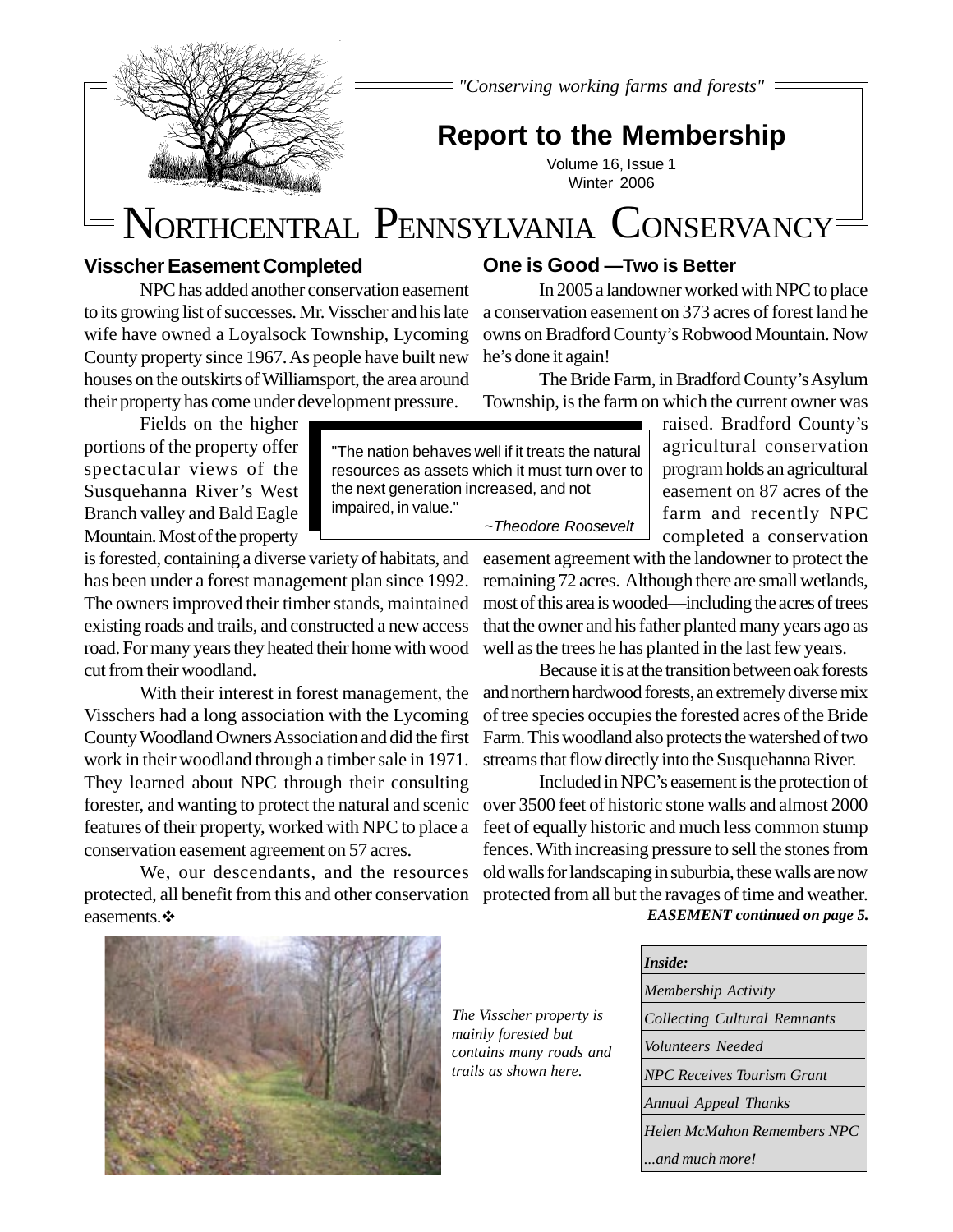# **Membership Activity from 9/8/2005 through 12/31/2005**

#### **CORPORATE MEMBERS**

Many thanks to our corporate members for their support of NPC's mission. Please take note of those businesses who have shown they care about the future of our communities with their corporate membership and show YOUR support to them.

Bernette &

James Holtzman Rod & Sue Keller Oscar W. Knade Jr. Lloyd Wilson Chp. 223 of Trout Unlimited

Logue Industries

Ken & Jan Oden George E. Orwig II Suzann & Bill Parsons Lance E. Robson Ms. Ruth Rode Jim & Lynn Tooey Dr. & Mrs. John Way Paul & Patricia Wentzler Bill & Pam Worobec

**Red Oak (\$50-99)** Carl & Marti Barlett Marguerite Bierman Bruce & Betty Buckle Alvin C. & Betty Bush Russell & Linda Campbell

Rose M. Choate

Robert B. Elion Mary R. Engel

Charles Jones

William and Ruth Correll Mrs. Anne Donnelly Kevin Drewencki Victor & Tamara Eberly

Mr. & Mrs. Dennis Hazlak

Raymond E. Kehrer, Jr. Richard P. Lauchle Annette & Matthew Nuss Stuart & Judy Olinsky

Lycoming Audubon Society Dr. & Mrs. Larry H. Lytle Honorable Roger Madigan Jack & Suzanne Murray

 George Fitzgerald Timothy & Deborah Green

#### **Osprey (\$1,000- 1,999)**

Ann M. Tyler, CPA, PC

#### **American Kestrel (\$500- 749)**

Columbia Co. Farmers National Bank JBH3 & Associates, Inc.

#### **GENERAL MEMBERS**

#### **Black Bear (\$500-999)**

Dr. John & Jean Burks Brian & Angela Haas Dr. Kim Herrman Leslie & Adrienne Noelk Rich & Beth Schluter Dr. Mel & Gail Zimmerman

#### **White-tailed Deer (\$250-499)**



Richard & Adrienne Craig Dr. Werner & Anna Martha Fetter Jeffrey Finke Harold & Joyce Hershberger Mel & Susan Lewis Walter & Trisha Nicholson Stephen & Christine Sleboda Robert & Jean Teufel Jerry & Joy Walls W. Holmes & Enid Yealy

#### **Black Cherry (\$100-249)**

Jay & Juli Alexander Karl K. Baldys Esq. & Karen M. Baldys Patricia W. Booth James W. & Cynthia Mengel Bower Dr. & Mrs. Michael Bowser Mr. & Mrs. John Bruch Jr. Rebecca Burke Dr. & Mrs. Bruce Burns David & Donna Colley William & Joyce Davis Michael R. & Teri H. Fisher

#### **Small Business (\$100- 499)**

First National Bank of Berwick Lewis Lumber Products Inc. Patterson Lumber Co. Inc.

> Carol Pollard & Richard White Neil & Shirley Polster Jack & Joann Rishel David & Pamela Shipman Marie Smith Thomas T. Taber Merle Thomas John E. Young Robert & Linda Yowell

#### **Sugar Maple (\$35-49)**

Dave Barsky Valerie Beggs DeAnn Bigger George & Penny Bower Jeffrey B. Burnham Mary Cosgrove Kevin R. Cunningham Bill Danilowicz & Gerri Ann Jones Marian Fetter & Mark Kleinfelter True Fisher A. Roy Flanigan III Dennis E. Gilbert Charles W. Hummer Sr. Tom Jones Marc Killingstad Paul Martis Mr. & Mrs. James Parsons Patricia A. Reeder Roger & Nancy Shipley Craig & Mary Vuccola David & Barbara Weaver Dr. Douglas Wion

#### **White Pine (\$25-34)**

Robert & Dorothy Cupper Dave & Lisa Engle Patrice Friant Mark Jones

William Kieser & Jessica Abernathy Frances Kuntz Richard & Mary Lou Kyle Lyc. Co. Pomona Grange ChiliTech Internet Solutions Joanne B. May Raymond Rathmell Restless Oaks Restaurant Emily Rizzo Mr. Anthony C. Roland Bill & Ann Roll William S. Seward Frank Shinko & Susan Hoelscher Rob Steele John A. Troisi B. J. Van Ess Norman E. Wengert

#### **Additional Contributions**

#### **Memorials**

Bill Hosler by Charles & Helen Schwarz

Elizabeth Moses by Pennsdale Friends Meeting

#### **Honorarium**

Leslie Noelk by Jack & Joann Rishel

#### **Additional Donations**

ChiliTech Internet Solutions Hoyer's Photo Supplies Frank Matousek Richard & Susan Sprout Tony's Deli Wal-Mart Chris Young

#### **Sponsors of our Clinton County Program**

Bald Eagle Township Coploff Ryan & Welch Miller Brothers Auto Sales Webb's Super-Gro Products, Inc.

#### **Sponsors of our Tioga County Program**

Patterson Lumber **Company** Wheeland Lumber Company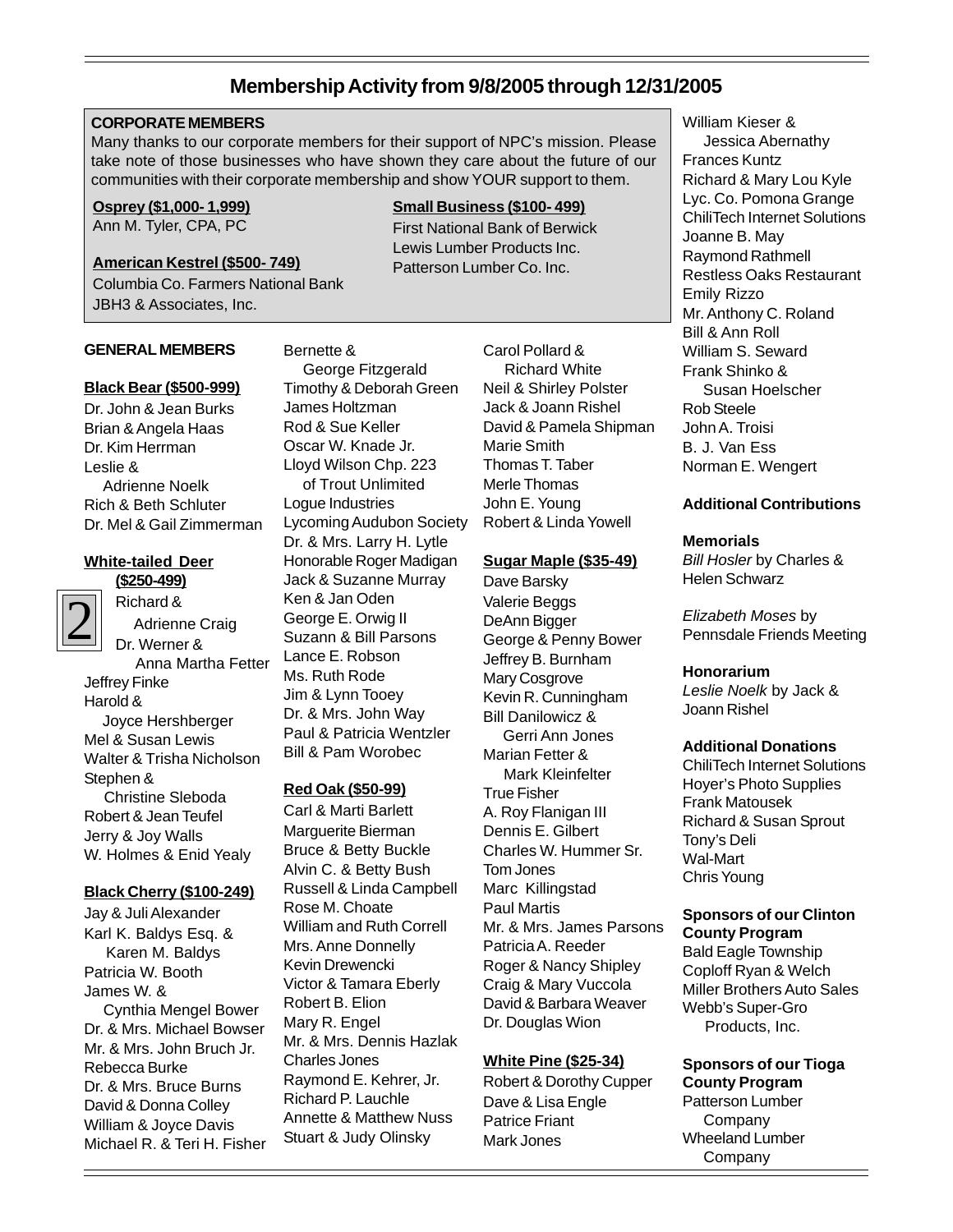# **Fall Membership Events a Success**

This Fall NPC provided a program on the region's geology as well as a program about the Civilian Conservation Corps. These events were held in lieu of the traditional regional dinners.

In October in Clinton County we had to change speakers mid-river (pardon the pun) and switch from a history of Rivermen to the geologic history of the river. Due to a health problem, Gil Hirschel was unable to journey to Lock Haven. Instead NPC member, Dr. John Way, stepped in to pinch hit. Dr. Way, a retired geology professor from Lock Haven University, graciously provided us with a presentation on how the region's landscape was formed.

At the end of the month we headed to Wellsboro and a program on the Civilian Conservation Corps. John Eastlake has been researching the CCC's for many years and not only provided us with a wonderful slide show, but also with first hand accounts of life in the camp.

John and his wife brought with them a CCC-er who was originally from Northumberland County but spent his CCC service in Tioga County. The County (and one of its female residents close to his age) convinced him to make Morris his home. Now in his 80s he brought his books, photos, and stories to share with the group. In addition, another CCC alum from Wellsboro also joined us. Now a retired postal carrier, during his CCC service he was at a camp near Galeton and shared the story of the Camp's mascot, a bear. It was a wonderful program that was informative, lively and fun!

Thanks to the sponsors of our programs: Bald Eagle Township, Coploff Ryan & Welch, Miller Brothers Auto Sales, Webb's Super-Gro Products, Inc. , Patterson Lumber Company, and Wheeland Lumber Company.  $\cdot$ 

#### **Mengee Acquisition**

It's official! The Commonwealth of Pennsylvania is now the proud owner of 31 acres along Painter Run in Gaines Township, Tioga County. NPC purchased the property from Victor and Betty Mengee in December 2004. NPC acted as an intermediary buyer and worked during 2005 to transfer the property to the Commonwealth to become part of the Tioga State Forest. The transfer was completed in November 2005.

So if you're out on the Bee Tree Ski Trail this winter, don't forget to stop and check out the property. The public recreation benefit, as well as the water quality benefit are just two of the many conservation values this property holds. $\clubsuit$ 

### **Helen McMahon Remembers NPC**

Helen McMahon and her sister, Marie Logue, generously donated a conservation easement on the 17 acres they owned in Muncy Creek Township, Lycoming County, in 1994. The easement prevents further subdivision and also ensures the exterior façade of the 1810 stone home remains unchanged. Marie passed away shortly after they donated easement. Helen continued to live at the home, and hopefully enjoyed the yearly monitoring visits as much as NPC did. Not only did we get to visit a wonderful property, we were able to visit with Helen and sit and watch her bird feeders with her.

Helen passed away in November, still living in her beloved home. She very generously included NPC in her will, and for that we are very thankful. Her executors are working to sell the home and her antique collection in order to distribute her assets as directed. Helen wanted to give back to organizations that meant something to her, and in her opinion were working to improve the world we live in. If you are interested in learning more about the home for sale, or the antiques sale, please contact NPC.





#### **Volunteers Needed!**

If you are interested in helping NPC get more accomplished, look over these "help wanted ads" and give us a call or send an e-mail.

**…Letter folder needed, no experience required** NPC mails out over 100 letters every month. We send letters thanking people for their contributions, asking people to renew their membership, as well as information packets to the board and committees. If you have some time, we can use your help!

**…Envelope sealer needed, will provide glue** NPC has several large mailings on the horizon and we can use a few people to help. The Annual Dinner invitations will need stuffed and sealed this Spring, if you've got some time, we've got the glue.

**…Volunteers needed for NPC's booth** Have some time and interest in talking to people about NPC? We will be setting up our display at the Susquehanna Chapter of Trout Unlimited's Trout Kick-Off on March 3, 4, 5. If you have some time, we can use volunteers! If you can't help at the Kick-Off, but are interested in volunteering at other times, let us know. We are going to start a list of potential volunteers to call when opportunities come up.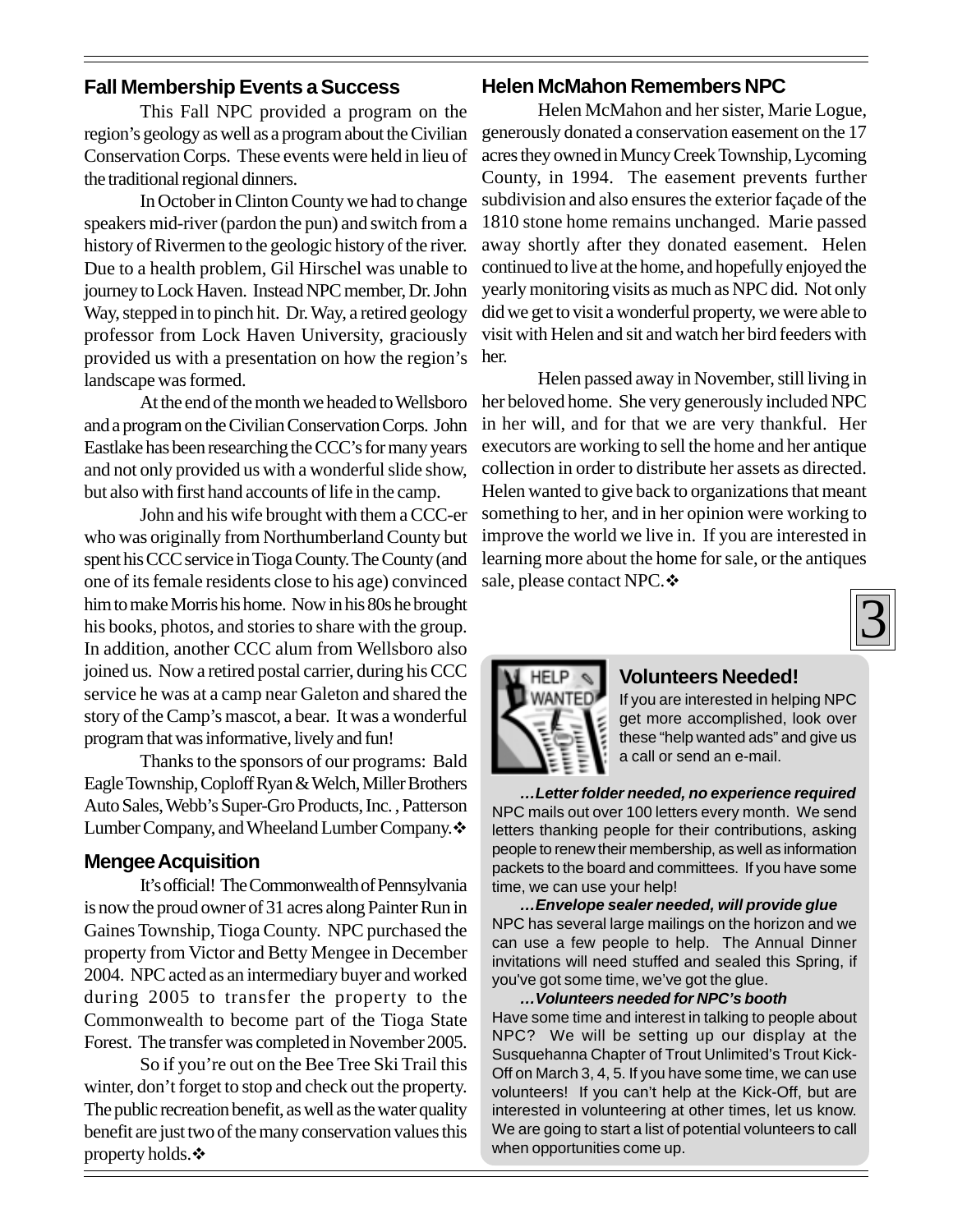# **Collecting Cultural Remnants by Elisabeth L. Lynch**

### Project Director, Clinton County CleanScapes

When a new acquaintance casually inquires about Greener Grant, CCC has my professional career, I gently smile and politely tell them I organize illegal dumpsite cleanups. Understandably they quickly respond with a perplexed squint to their eyes followed by a slight tilt to the head and then they utter, "You do *what*?" After my brief explanation, a moment of silence is broken with their next question. "Do you *like* picking up other people's trash?" As predictable as their last question always is, my answer to their second question is always, "No", followed by their short, "Oh."

For the past eleven years I have organized and worked with hundreds of wonderful volunteers. In total we have removed thousands of tons of illegally discarded debris from Pennsylvania waterways and landscapes and many thousands of "pre-owned" tires. I have never enjoyed the act of picking up trash and I probably never will. So why do I love working for a nonprofit organization who's mission is to eliminate illegally

# 4

discarded debris from our community's waterways and landscapes? *Because I can't stand seeing it.* When I

do see the discarded cultural remnants of our society floating in our waterways or strewn along a woodland path, it infuriates me. How can some human beings "cleanup" their own property and then dump it somewhere else? That is a question Clinton County CleanScapes (CCC) can not fully answer; and instead of contemplating the illogical action of re-dumping one's unwanted remnants, CCC will continue to educate our children and all citizens about the aesthetic and environmental impacts associated with illegal dumping. CCC will also continue to publicize the problem and initiate corrective measures.

Since 2000, 597 volunteers have worked with Clinton County CleanScapes, Inc. (formerly named PA CleanWays of Clinton County), to remove a total of 626 tons (1,314,600 lbs.) of illegally dumped, man-made debris and 3,246 "pre-owned" tires from Centre, Clinton and Lycoming Counties. These trash removal projects are costly, and to fund these events, CCC depends upon the generosity of our members and awarded mini-grants. One such mini-grant is from the Northcentral Pennsylvania Conservancy's *Stream Clean-up Program.* Funded in part by a PA DEP Growing spring, I look forward to meeting you streamside!

recently utilized this program on four local cleanups that removed man-made debris

and tires from the West Branch Susquehanna River, Bald Eagle Creek, Stony Gap Run and Queens Run. The mini-grant is easy to apply for and will fund cleanup supplies (e.g. gloves, bags) and landfill tipping fees (e.g. cost of the roll-off dumpster, disposal fees). Local organizations can inquire about similar "mini-grants" by contacting NPC.

For citizens and organizations that want to hold a cleanup event, but lack the experience and insurance, I encourage them to contact CCC and ask about CCC's *Partnership Program* at 570-893-4123. This program allows citizens and organizations to report a littered area and CCC will investigate the site to determine the best course of action. The citizen or organization is under no obligation to organize or even contribute in the cleanup effort, but CCC welcomes their voluntary participation.

During the summer of 2006, CCC will return to our waterways and hold at least three riverine cleanups on the West Branch of the Susquehanna and at least one island cleanup event on Pine Creek. Dates will be set in early spring and interested parties should contact Clinton County CleanScapes for more information. Landscape cleanups will occur on the Great Island in Dunnstable Twp., Clinton Co. and flood related debris will be removed from a wetland adjacent to Bald Eagle Creek. To be added to our event notification list and to receive CCC's complementary biannual newsletter, contact CCC at elynch@clintoncountypa.com or 570-893-4123.

In closing, I must clarify one more very important point. Although the act of picking up illegally dumped trash can be dirty, downright disgusting and often smelly work, I can honestly report that every cleanup event that I have had the pleasure of participating in has unearthed collectable items such as antique colored glass bottles, iron grapeshot from the Civil War Era, porcelain china and even coins! Most importantly, each event becomes a personally rewarding experience and surprisingly enjoyable because I am surrounded by people who deeply care about their community's welfare, safety and each other. Enjoy the cool months of winter and come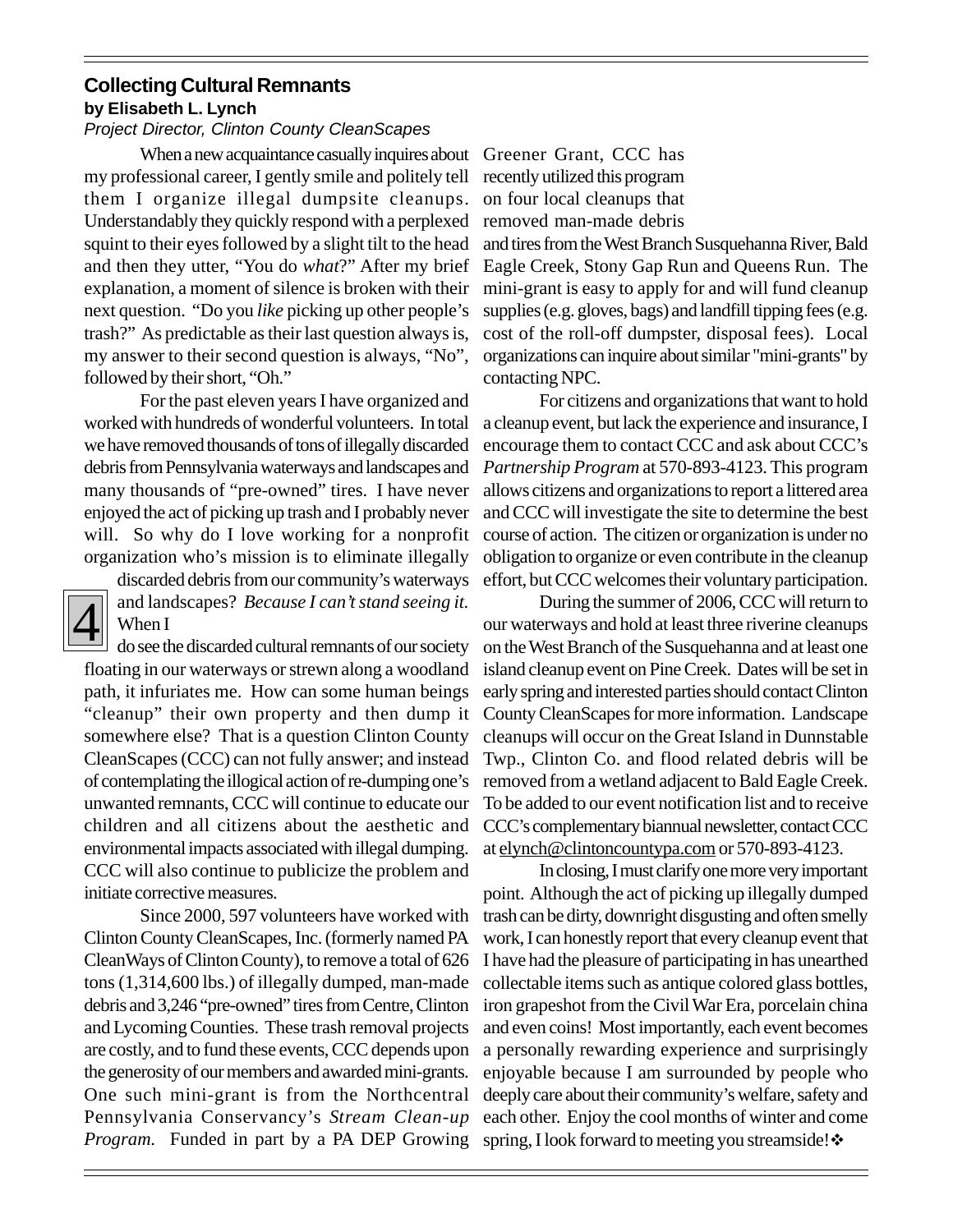#### **Annual Appeal Thanks!**

Thank you to everyone who donated during NPC's Annual Appeal. The names below provided donations we received **through December 31, 2005**. Additional donors will be listed in the Spring newsletter.

Jay & Juli Alexander Warren & Mary Lou Baldys Andrew Bamford Ted & Tracey Barbour Kevin Barletta Larry R. Bason VMD Beiter's Rich Roan Herman & Rita Bocher Dr. & Mrs. Robert Burns Ron Butler Jonathan & Sally Butterfield Blair & Mary Carbaugh Michael & Connie Casale James D. & Maria C. Casale Steven Cassotis Century 21/Wilkinson-Dunn Loretta & Bob Coltrane Coploff Ryan & Welch Russ & Christine Cowles Frederick S. Crafts Honorable Tom & Nina Dempsey DePasquale Staffing Michael & Mary Ditchfield Fred W. Dochter Doug & Frani Doherty Mrs. Anne Donnelly James A. Drobile Esq. Paul W. Duck Thomas Duck Dr. George & Shirley Durrwachter Romey & Heather Fagnano Anthony C. Ferraro Jeffrey Finke True Fisher Joanne Fisher Michael R. & Teri H. Fisher Veryl (Skip) & Linda Frye James Geurts Joan C. Gingrich Mr. & Mrs. Ronald C. Gower Mr. & Mrs. Law Groner Dr.Michael & Rickie Gross Brian & Angela Haas Gary & Susan Harris Toner & Kathy Hollick Donald G. Holtzman Rudolph Holtzman Roger & Denise Jarrett Jersey Shore State Bank Ronald & Martina Johnson William & Sarmite Judson Raymond E. Kehrer, Jr. Russ Kimura & Denise Hamby Frances Kuntz Richard & Mary Lou Kyle Lamar Advertising Ed Lawrence & Catherine McLaughlin

Earle & Pattie Layser James & Beth Lazorka Josephine Lewis Marc & Diane Lewis Herman & Molly Logue Ms. Idell Ludwig Frank & Carolyn Lundy Charles & Hallie Luppert Mr. Edward Lyon Jr. Dr. & Mrs. Larry H. Lytle Honorable Roger A. Madigan Dr. & Mrs. Ira G. Masemore Gilbert L. Maton Shawn McLaughlin Charlotte Mengel Miller Brothers Auto Sales,Inc. Max Mitchell Leslie & Adrienne Noelk Robert & Leah Oberheim John Jr. & Charlotte Person Chester & Ellen Pribble Joseph H. Radley James & Cheryl Redmond Patricia A. Reeder Ed & Tink Reish Clifford A. Rieders Bill & Ann Roll H. Kenneth & Marilyn G. Ruhl MAS Printing Rich & Beth Schluter Charles & Helen Schwarz David L. Shollenberger Mark Shuman Sovereign Bank David & Louise Stone Robert & Jean Teufel Carolee & Dick Thatcher Merle M. Thomas John A. Troisi Rich & Alice Trowbridge William & Kimberly Van Campen Chalmer & Ruth Ann Van Horn Alan Viani & Jane Morgenstern Donald Visscher John & Carol Wagner Robert & Rose Ann Wallace Harry & Becky Webster Norman E. Wengert Wheeland Lumber Company Mr. & Mrs. H. W. Wieder Mrs. William F. Williams Dave Winton Alex & Tracie Witter Michael & Mayor Mary Wolf Charles R. Woltz Andrea Young Zimmer Insurance Agency

#### **NPC Receives Tourism Grant**

Where do you fish? A common question, but one NPC is hoping will help move a project toward completion. NPC has been working with the Fishing Creek Sportsmen's Association for over two years on a project in Columbia County. FCSA owns three properties that total approximately 96 acres and provide over 5,700 feet of frontage along Fishing Creek. The properties are spaced out along the creek to provide fishermen and recreationists with opportunities to experience different segments or move to another section if one section is already "busy." The group is ready to sell easements to NPC that prevent the properties from being subdivided and developed, and also require forest management activities to happen in the context of a forest management plan and *require public access.*

The Columbia County Tourism Fund recently gave NPC a big boost in this project by awarding a \$5000 grant toward the purchase of the conservation easements. Because the fund's resources are generated by a hotel tax, grant recipients must work to market their project and help increase visits to Columbia County. Working with the Fishing Creek Sportsmen's Association,

NPC is developing a brochure to show people where they can fish along Fishing Creek and how to obtain more information about outdoor recreation in the county. Other advertisements, including television, are being considered.

The conservation easements have been drafted and are ready to go as soon as the funding is in place. The idea will be to complete each conservation easement as the funds are raised. If you are interested in making a special contribution to help purchase easements on these three properties, please send your tax-deductible contribution to NPC's office, PO Box 2083, Williamsport, PA 17703. We still need over \$40,000 to make these projects happen! $\cdot$ 

#### *EASEMENT continued from page 1.*

They will provide habitat and travel corridors for wildlife into the foreseeable future. The property can be managed for wildlife habitat, forest products, as well as recreation and other traditional uses. The current owner has been working for many years to improve his woodlot and provide nesting sites for bluebirds. These activities and others will continue for years to come. NPC is fortunate to have Mr. Bride as a conservation partner.  $\cdot$